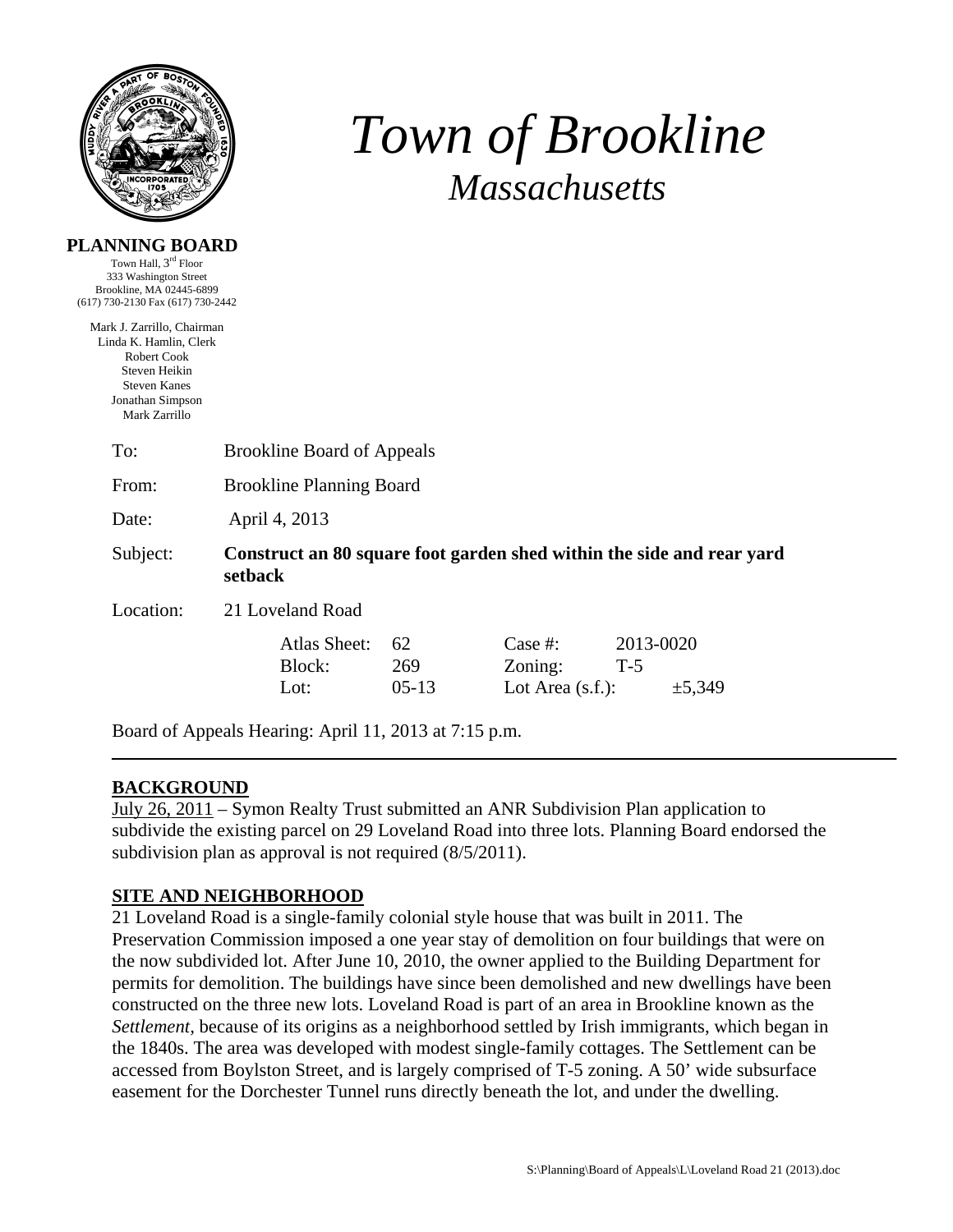#### **APPLICANT'S PROPOSAL**

The applicant is proposing to construct an 80 square foot shed that will be placed within 18" of the side and the rear yard of the property, on the northwest corner of the lot. The shed will be a pre-manufactured structure, and will require minimal assembly on site. The shed will have electricity installed, and will operate off of the main electrical meter from the dwelling.

#### **FINDINGS**

**Section 5.43 –** Exceptions to Yard and Setback Regulations **Section 5.63 –** Accessory Buildings or Structures in Side Yards **Section 5.72 –** Accessory Buildings or Structures in Rear Yards

| <b>Dimensional Requirements</b> | <b>Required</b> | <b>Proposed</b> | <b>Relief</b>                 |
|---------------------------------|-----------------|-----------------|-------------------------------|
| <b>Rear Yard Setback</b>        | 6 feet          | 18 inches       | Special Permit*/<br>Variance  |
| Side Yard Setback (east)        | 6 feet          | 18 inches       | Special Permit* /<br>Variance |

\*Under *Section 5.43*, the Board of Appeals may waive yard and setback requirements if counterbalancing amenities are provided.

#### **PLANNING BOARD COMMENTS**

The Planning Board is supportive of the proposal to construct a shed on the property within the side and rear yard setbacks. The shed is not expected to detract from neighboring properties enjoyment of their property. The applicant has supplied a letter with signatures from abutting properties stating that they support the installation of the shed in its proposed location. The Planning Board recommends that the applicant install additional landscaping as a counterbalancing amenity required for a special permit.

#### **Therefore, the Planning Board recommends approval of the site plan submitted by Laura and Michael Ehlers, dated 3/29/12 subject to the following conditions:**

- 1. Prior to the issuance of a building permit, the applicant shall submit a final landscape plans indicating all counterbalancing amenities subject to the review and approval of the Assistant Director of Regulatory Planning.
- 2. Prior to the issuance of a building permit, the applicant shall submit to the Building Commissioner for review and approval for conformance to the Board of Appeals decision: 1) a final site plan and 2) evidence that the Board of Appeals decision has been recorded at the Registry of Deeds.